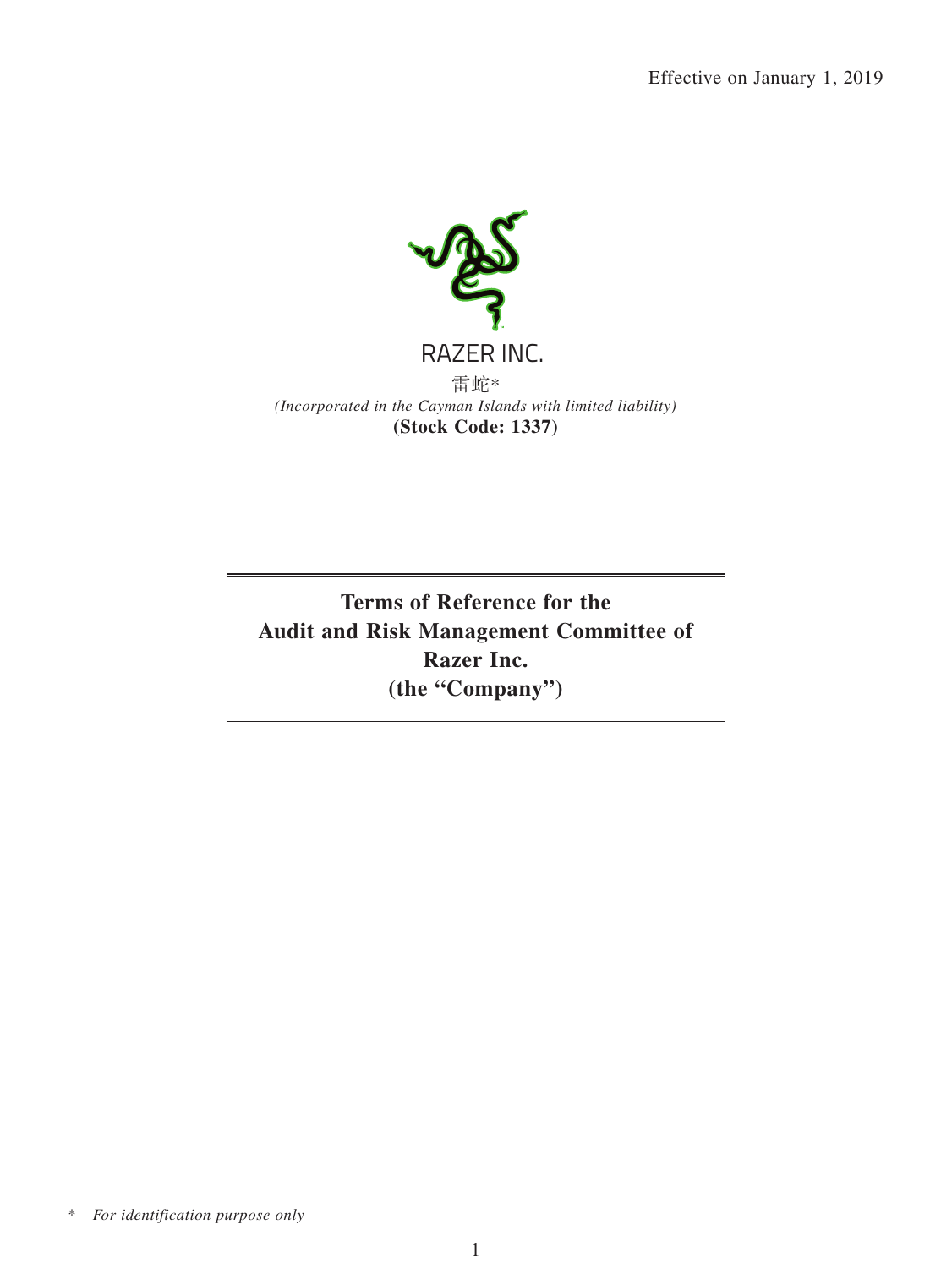# **Definitions**

1. For the purposes of these terms of reference (these "Terms"):

**Audit and Risk Management Committee** means the audit and risk management committee established by the resolution of the Board in accordance with clause 2 of these Terms;

**Board** means the board of directors of the Company;

**Chief Financial Officer** means the senior officer of the Company responsible for financial management as appointed by the Board from time to time;

**Company Secretary** means any one of the joint company secretaries of the Company;

**Directors** means the members of the Board;

**Group** means the Company and its subsidiaries and associated companies at the relevant time or, where the context so requires, in respect of the period before the Company became the holding company of its present subsidiaries and associated companies, the present subsidiaries and associated companies of the Company or the businesses operated by its present subsidiaries and associated companies or (as the case may be) its predecessor;

**Listing Rules** mean the Rules Governing the Listing of Securities on The Stock Exchange of Hong Kong Limited (as amended from time to time);

**Senior Management** means (where applicable) the chief executive officer, chief financial officer, chief operating officer, chief customer officer, senior vice presidents and any other officers of the Group as may be appointed by the Board from time to time; and any other employees of the Group as may be determined by the Company's Remuneration Committee to be part of the senior management of the Company;

**Shareholders** means the shareholders of the Company; and

**Stock Exchange** means The Stock Exchange of Hong Kong Limited.

### **Constitution**

2. The Audit and Risk Management Committee was established by the resolution of the Board dated October 25, 2017.

### **Membership**

3. The chairman and members of the Audit and Risk Management Committee shall be appointed by the Board from time to time from among the non-executive Directors only and shall consist LR3.21 of not less than three members, a majority of whom shall be independent non-executive Directors and at least one of whom shall be an independent non-executive Director with appropriate professional qualifications or accounting or related financial management expertise as required by the Listing Rules. The quorum of the Audit and Risk Management Committee meeting shall be any two members of the Audit and Risk Management Committee, one of whom must be an independent non-executive Director.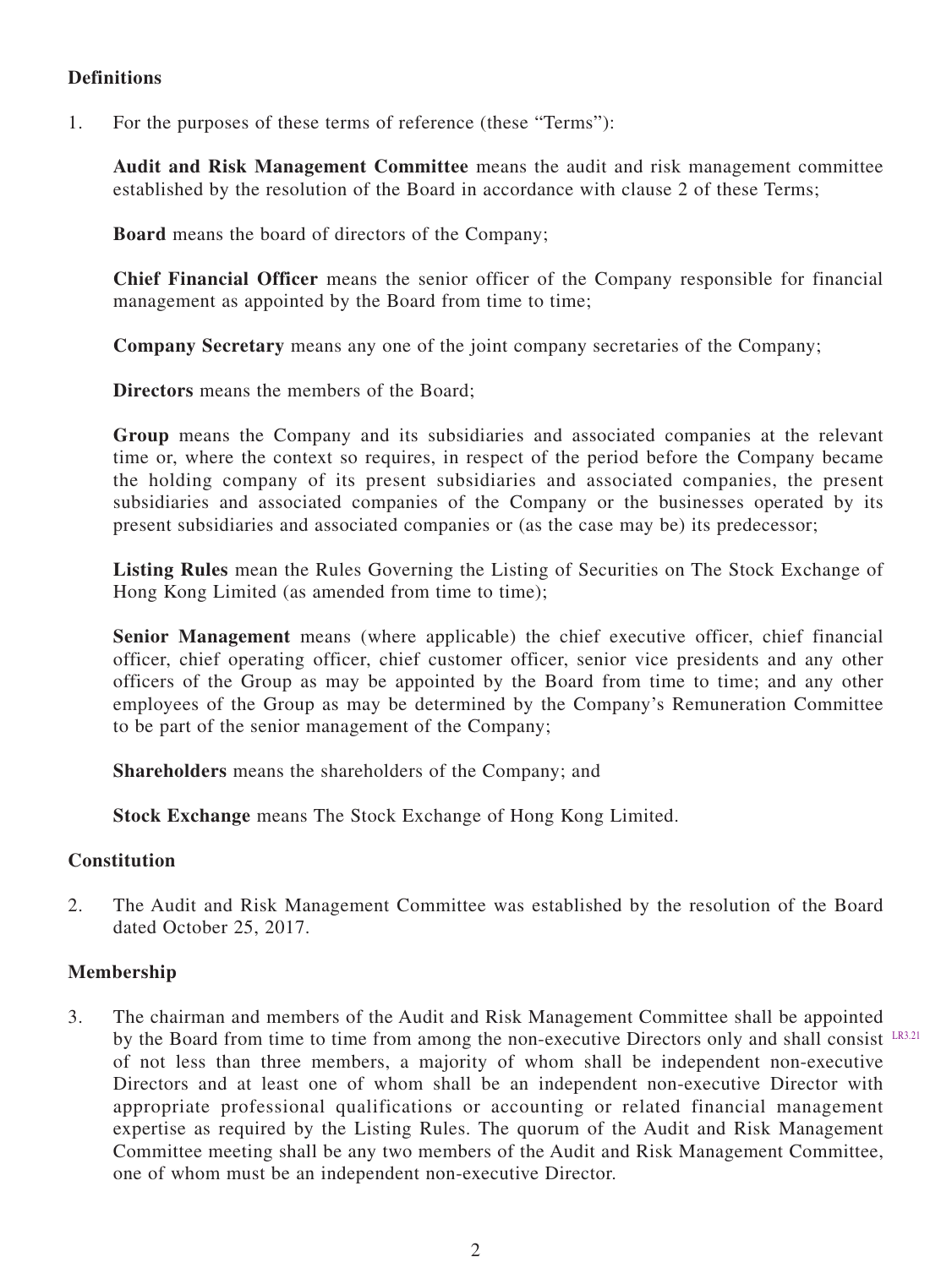- 4. A former partner of the Company's existing auditing firm shall be prohibited from acting as a member of the Audit and Risk Management Committee for a period of two years from the C332 date of the person ceasing:
	- (a) to be a partner of the firm; or
	- (b) to have any financial interest in the firm, whichever is the later.
- 5. The chairman of the Audit and Risk Management Committee shall be an independent non-executive Director. LR3.21
- 6. No member of the Audit and Risk Management Committee shall receive, either directly or indirectly, any remuneration other than Directors' fees from the Company for any advisory or consultancy role or otherwise.
- 7. The term of office of a member of the Audit and Risk Management Committee shall correspond to that of a Director. During the term of office, any member of the Audit and Risk Management Committee who ceases to hold office as a Director will automatically be disqualified as a member of the Audit and Risk Management Committee and the Board shall appoint a replacement in accordance with clause 3 of these Terms.

## **Attendance at meetings**

8. The Chief Financial Officer, the head of internal audit or equivalent (including external service providers) of the Company and a representative of the external auditors shall normally attend meetings of the Audit and Risk Management Committee. However, the Audit and Risk Management Committee shall meet with the external and internal auditors without the executive Directors and the management of the Company present at least twice a year.

### **Frequency and procedure of meetings**

- 9. Unless otherwise stated herein, the meetings of the Audit and Risk Management Committee are governed by the relevant provisions contained in the Company's articles of association for regulating the meeting and proceedings of Directors.
- 10. Meetings of the Audit and Risk Management Committee shall be held at least twice a year. The external auditors may request a meeting if they consider that one is necessary. The meeting shall be chaired by the chairman of the Audit and Risk Management Committee. In the absence of the chairman of the Audit and Risk Management Committee, the other members present shall elect one of them to chair the meeting.
- 11. The Company Secretary shall be the secretary of the Audit and Risk Management Committee.
- 12. An agenda and accompanying Board papers should be sent in full to all Directors in a timely A.7.1 manner at least three days before the intended date of a meeting of the Audit and Risk Management Committee (or such other period as agreed by the Board).
- 13. The Senior Management is obliged to supply the Board and the Audit and Risk Management A.7.2 Committee with adequate information, in a timely manner, to facilitate the making of informed decision. The information supplied must be complete and reliable. Where a Director requires more information than information provided voluntarily by the Senior Management, the relevant Director should make additional necessary enquiries to the Senior Management. The Board, the Audit and Risk Management Committee and each Director shall have separate and independent access to the Senior Management.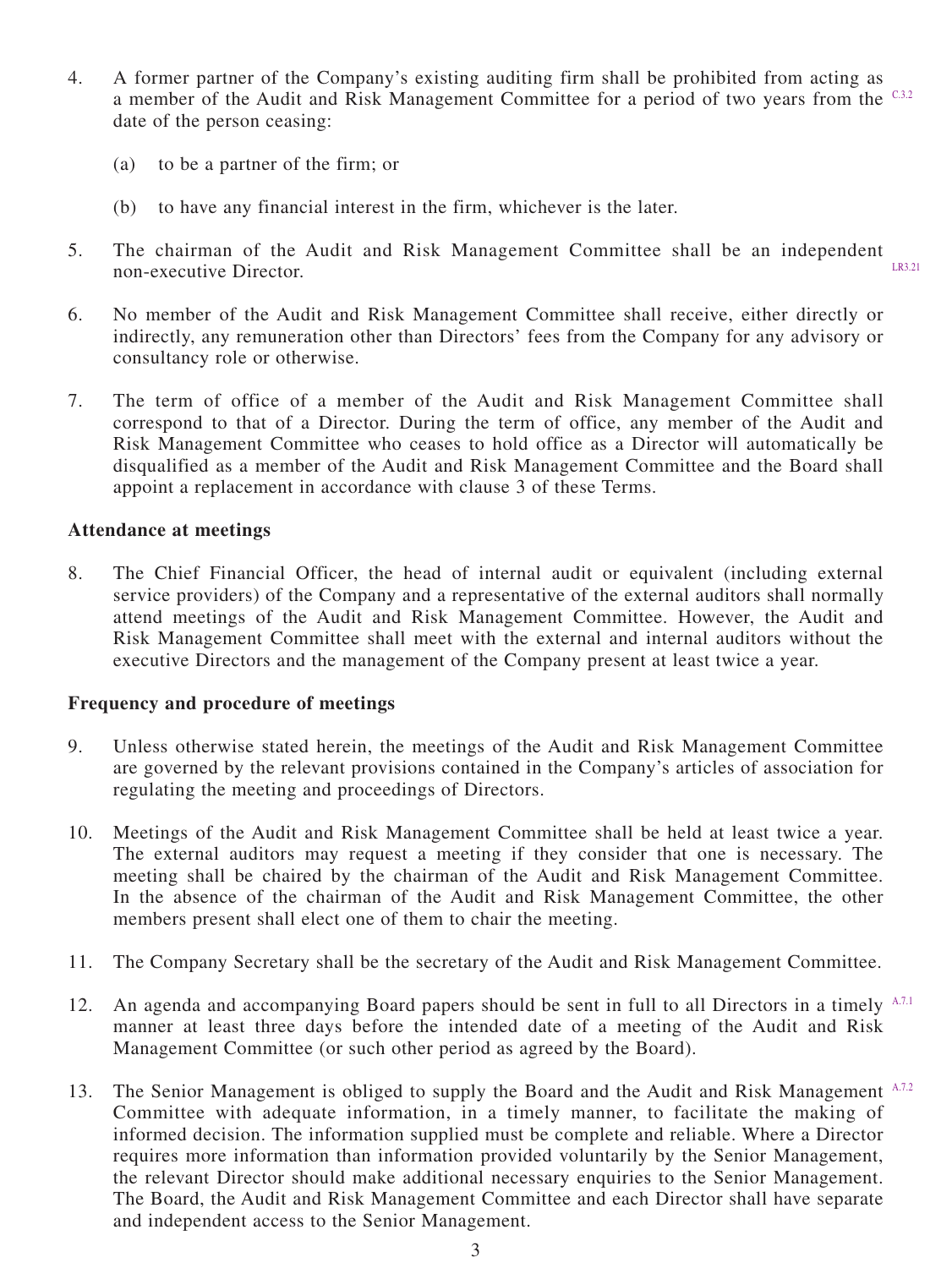# **Annual General Meeting**

- 14. The chairman of the Audit and Risk Management Committee shall attend the Company's E.1.2 annual general meeting and be prepared to respond to any Shareholders' questions on the Audit and Risk Management Committee's activities.
- 15. If the chairman of the Audit and Risk Management Committee is unable to attend an Annual E.1.2 General Meeting of the Company, he shall arrange for another member of the Audit and Risk Management Committee, or failing this, his duly appointed delegate, to attend in his place. Such person shall be prepared to respond to any Shareholders' questions on the Audit and Risk Management Committee's activities.

## **Authority**

- 16. The Audit and Risk Management Committee is authorized by the Board to investigate any activity within these Terms. It is authorized to seek any information it requires from any employee and all employees are directed to co-operate with any request made by the Audit and Risk Management Committee.
- 17. The Audit and Risk Management Committee is authorized by the Board to obtain external independent professional advice and to secure the attendance of outsiders with relevant experience and expertise, at the Company's expense, if it considers it necessary. The Audit and Risk Management Committee shall be exclusively responsible for establishing the selection criteria, selecting, appointing and setting the terms of reference for any external auditors who advises the Audit and Risk Management Committee.

### **Duties**

18. The duties of the Audit and Risk Management Committee shall include:

*Relationship with the Company's auditors*

- (a) being primarily responsible for making recommendations to the Board on the  $C_{3,3(a)}$ appointment, reappointment and removal of the external auditor, and to approve the remuneration and terms of engagement of the external auditor, and to consider any questions of resignation or dismissal of that auditor;
- (b) reviewing and monitoring the external auditor's independence and objectivity and the  $C<sub>3.3(b)</sub>$ effectiveness of the audit process in accordance with applicable standards;
- (c) developing and implementing policy on the engagement of an external auditor to supply  $C3.3(c)$ non-audit services and report to the Board, identifying and making recommendations on any matters in respect of which it considers that action or improvement is needed;
- (d) when the external auditor renders a substantial volume of non-audit services to the  $C_{3,3}$  Note 3 Group, reviewing the nature and extent of such services, and ensuring that the provision by the external auditor of non-audit services does not impair the external auditor's independence or objectivity;
- (e) discussing with the external auditor before the audit commences, the nature and scope of the audit, and ensure co-ordination where more than one audit firm is involved; C.3.3(b)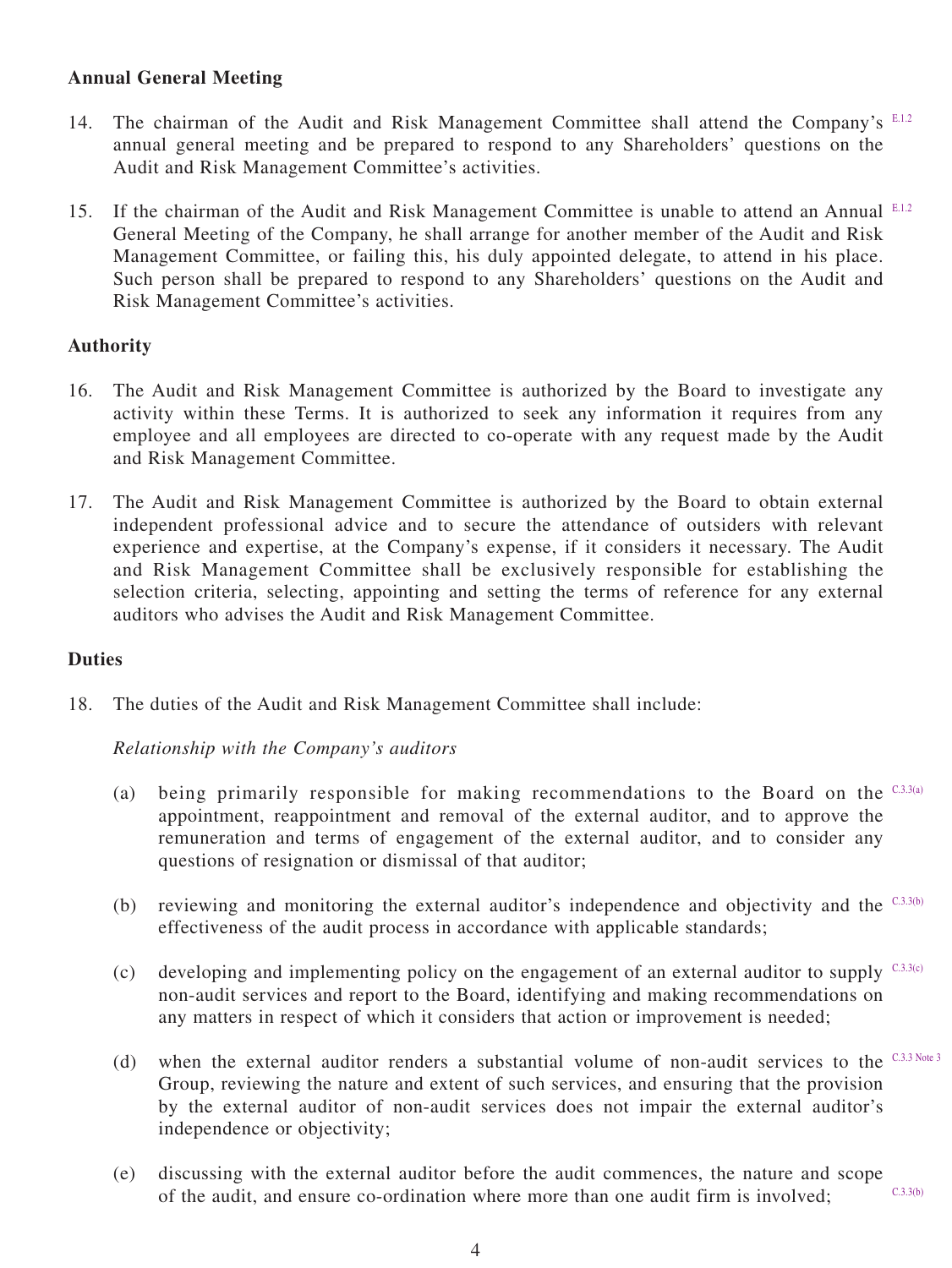(f) discussing problems and reservations arising from the interim and final audits, and any matters the external auditor may wish to discuss (in the absence of the Senior Management where necessary);

### *Review of financial information of the Company*

- (g) monitoring integrity of financial statements, annual reports and accounts, half-year  $C_3$ 3.3(d) reports and, if prepared for publication, quarterly reports, and reviewing significant financial reporting judgements contained in them. In reviewing these reports before submission to the Board, the Audit and Risk Management Committee shall focus particularly on:
	- (i) any changes in accounting policies and practices;
	- (ii) major judgmental areas;
	- (iii) significant adjustments resulting from audit;
	- (iv) the going concern assumptions and any qualifications;
	- (v) compliance with accounting standards; and
	- (vi) compliance with any requirements from the Stock Exchange and any legal requirements in relation to financial reporting;
- (h) in regard to (g) above, members of the Audit and Risk Management Committee should:
	- (i) liaise with the Board, Senior Management and the person appointed as the  $C_{.3.3(e)}$ Company's qualified accountant;
	- (ii) meet, at least twice a year, with the Company's auditors; and
	- (iii) consider any significant or unusual items that are, or may need to be, reflected in such financial statements, reports and accounts and giving due consideration to any matters that have been raised by the Company's staff responsible for the accounting and financial reporting function, the Company's qualified accountant, compliance officer or auditors;

### *Oversight of the Company's financial reporting system*

(i) reviewing the Company's financial controls and the Company's risk management and internal control systems;

 $C.3.3(f)$ 

 $C.3.3(i)$ 

- (j) where an internal audit function exists, ensuring co-ordination between the internal and  $^{C,3,3(i)}$ external auditors, and ensuring that the internal audit function is adequately resourced and has appropriate standing within the Company, and reviewing and monitoring its effectiveness;
- (k) reviewing the Group's financial and accounting policies and practices;
- (1) reviewing the external auditor's management letter, any material queries raised by  $C3.3(k)$ the auditor to the Senior Management about accounting records, financial accounts or systems of control and Senior Management's response;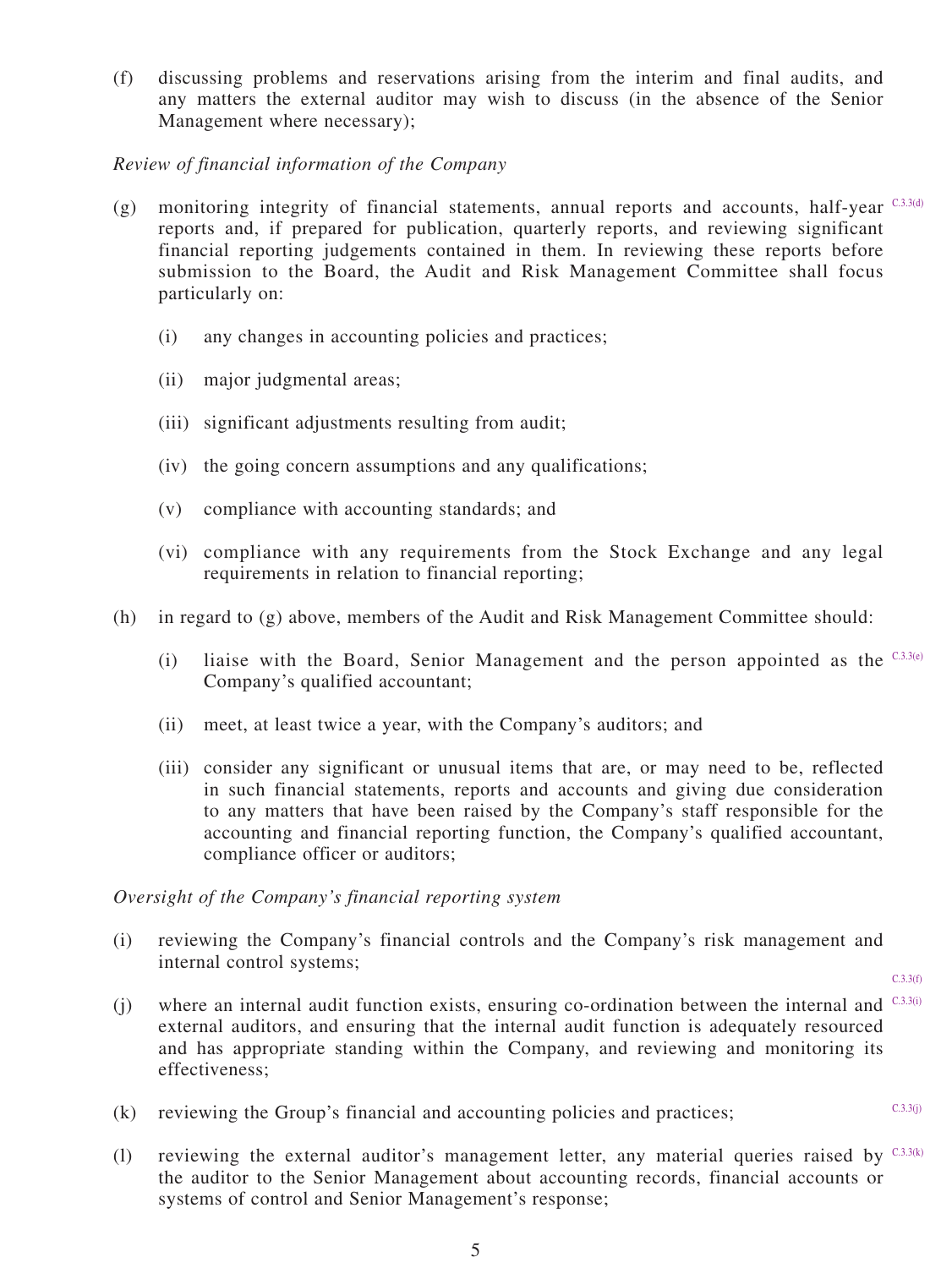- (m) ensuring that the Board will provide a timely response to the issues raised in the  $C3.3(1)$ external auditor's management letter;
- (n) reporting to the Board on the matters set out in these Terms;
- (o) reviewing arrangements that employees of the Company can use, in confidence, raise  $C_3$ .7(a) concerns about possible improprieties in financial reporting, internal control or other matters and ensuring that proper arrangements are in place for fair and independent investigation of these matters and for appropriate follow-up action;
- (p) acting as the key representative body for overseeing the Company's relations with the  $C_3$ 7(b) external auditor;
- (q) establishing a whistleblowing policy and system for employees of the Company and those who deal with the Company (e.g. customers and suppliers) to raise concerns,  $C_{.3.8}$ in confidence, with the Audit and Risk Management Committee about possible improprieties in any matter related to the Company;
- (r) considering any other topics, as defined by the Board;

#### *Oversight of the Company's risk management and internal control systems*

- (s) reviewing the Company's risk management and internal control systems;
- (t) evaluating and determining the nature and extent of the risks the Company is willing to take in achieving its strategic objectives and ensuring that the Company establishes and maintains appropriate and effective risk management and internal control systems;
- (u) overseeing management on an ongoing basis in the design, implementation and monitoring of the risk management and internal control systems which should cover all <sup>C.2.1;</sup> material controls so as to deal with relevant risks faced by the Company;  $C.2.4(a)$
- (v) overseeing risk management framework to identify, evaluate and deal with the financial, business, operational, legal, regulatory, strategic and other relevant risks faced by the Company;
- (w) reviewing regulatory updates on risk management related issues and considering their material implications to the Company's risk profiles;
- (x) reviewing the Company's risk management system and policies pertaining to significant  $\frac{C2.1}{C2.2}$ risk areas, and assessing the effectiveness of the Company's risk control tools, including the risk management system, the internal audit function relating to risk management and the Company's contingency plans; C.3.3(f)
- (y) discussing the risk management and internal control systems with the Senior  $\frac{C.2.2}{C.2.2}$ Management to ensure that the Senior Management has performed its duties in establishing and maintaining an effective risk management system, including adequacy of resources, staff qualifications and experience, training programmes and budget of the Company's accounting, internal audit, financial reporting and risk management function;  $C.3.3(e)$

C.3.3(n)

 $C.2$ 

C.3.3(m)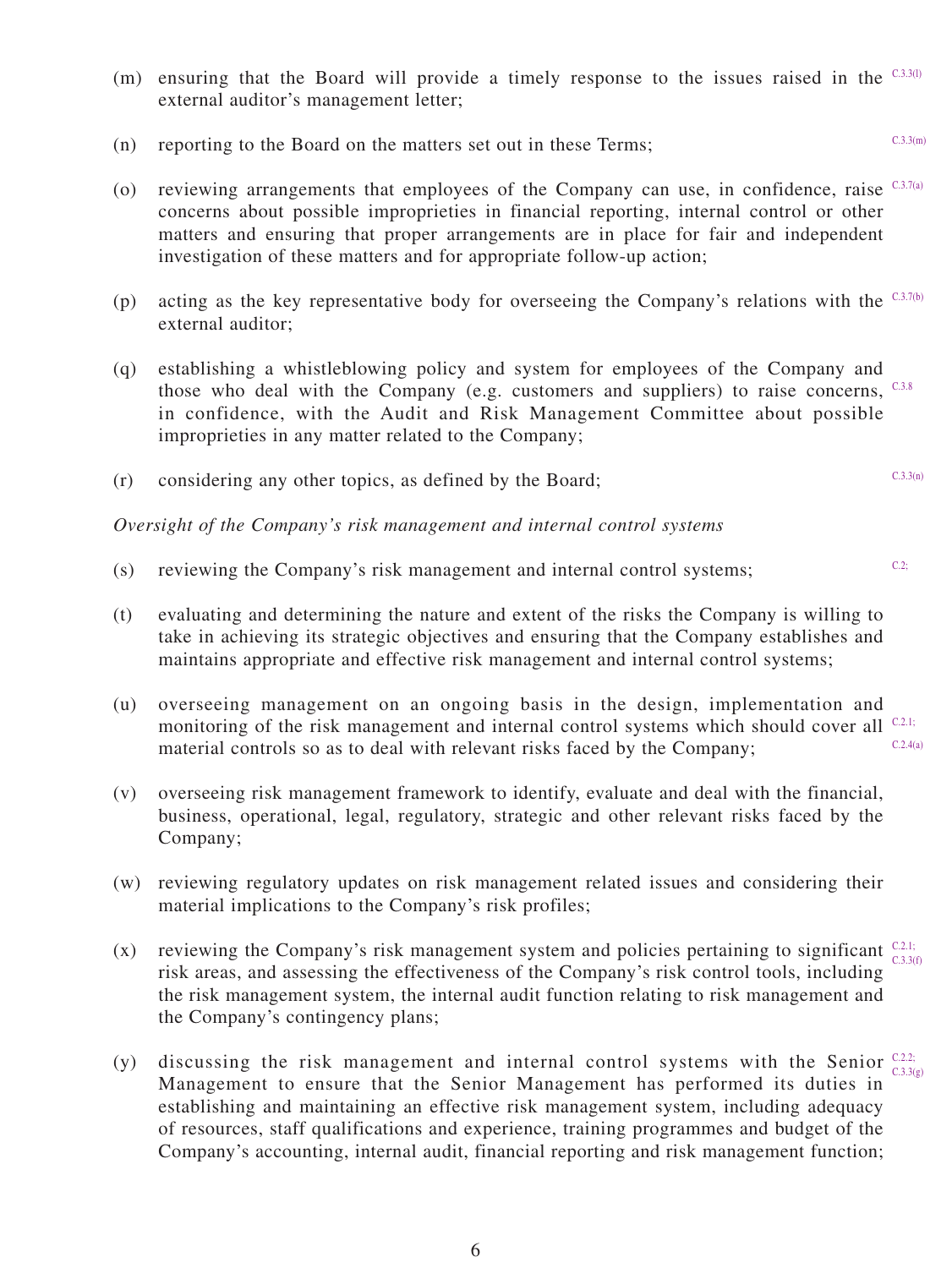- (z) considering major investigation findings on risk management and internal control  $C_3$ 3.3(h) matters as delegated by the Board or on its own initiative and the Senior Management's response to those findings;
- (aa) reviewing the Senior Management's periodic risk reports on risk exposure, risk portfolio and risk management activities;
- (bb) overseeing the implementation of risk management policies and the compliance with  $C<sub>2</sub>$ respective laws and regulations;
- (cc) considering and advising the Board on risk-related matters that may have impact on the Company's operations or financial performance; and

*Annual review of the Company's risk management and internal control systems*

- (dd) ensuring a review of the effectiveness of the Company's risk management and internal  $C2$ . control systems has been conducted at least annually, and report to the Shareholders in the Company's corporate governance report. In the annual review, the Audit and Risk Management Committee should, in particular:
	- (i) ensure the adequacy of resources, staff qualifications and experience, training  $C<sub>2,2</sub>$ programmes and budget of the Company's accounting, internal audit, financial reporting and risk management functions;
	- (ii) consider the changes, since the last annual review, in the nature and extent of  $C^{2,3}$ significant risks, and the Company's ability to respond to changes in its business and the external environment;
	- (iii) consider the scope and quality of management's ongoing monitoring of risks;
	- (iv) consider the extent and frequency of communication of monitoring results to the Audit and Risk Management Committee which enables it to assess control of the Company and the effectiveness of risk management;
	- (v) consider significant control failings or weaknesses that have been identified during the period, the extent to which they have resulted in unforeseen outcomes or contingencies that have had, could have had, or may in the future have, a material impact on the Company's financial performance or condition;
	- (vi) consider the effectiveness of the Company's processes for risk management and internal control; and
	- (vii) request and review a confirmation from the Senior Management on the  $C2.6$ effectiveness of the Company's risk management and internal control systems.

#### **Failure to reach an agreement regarding external auditors**

19. Where the Board has taken a different view from the Audit and Risk Management Committee C3.5 regarding the selection, appointment, resignation or dismissal of the external auditors, the Audit and Risk Management Committee shall submit a statement to the Company explaining its recommendation, which statement shall be disclosed by the Company in the Corporate Governance Report in accordance with the Listing Rules.